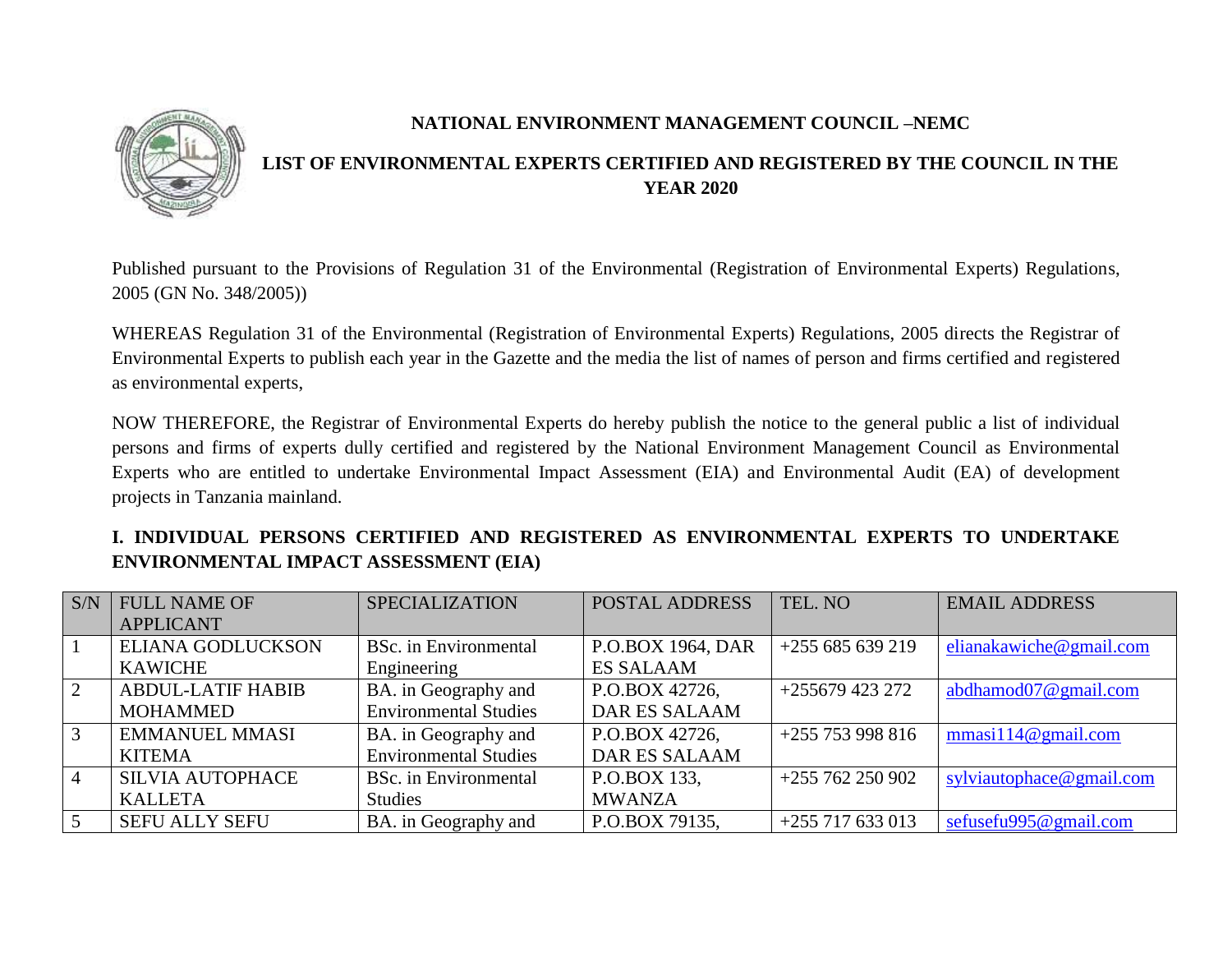| S/N    | <b>FULL NAME OF</b>    | <b>SPECIALIZATION</b>        | <b>POSTAL ADDRESS</b> | TEL. NO            | <b>EMAIL ADDRESS</b>     |
|--------|------------------------|------------------------------|-----------------------|--------------------|--------------------------|
|        | <b>APPLICANT</b>       |                              |                       |                    |                          |
|        |                        | <b>Environmental Studies</b> | DAR ES SALAAM.        |                    |                          |
| 6      | <b>MUGADI GOLEHA</b>   | <b>BSc.</b> in Environmental | P.O.BOX 3036,         | $+255764957716$    | yemugagoleha@gmail.com   |
|        |                        | Science and Management       | MWANZA.               |                    |                          |
| $\tau$ | PETER MUNIKO THOMAS    | BSc. in Electronics Science  | P.O.BOX 5191, DAR     | $+255767410050$    | petermuniko68@yahoo.com  |
|        |                        | and Communication            | ES SALAAM.            |                    |                          |
| 8      | <b>GRACE CHRISTIAN</b> | <b>BSc.</b> in Environmental | P.O.BOX 79844,        | +255 765 948 789   | gracetaji@gmail.com      |
|        | <b>MARANDU</b>         | Science and Management       | DAR ES SALAAM.        |                    |                          |
| 9      | <b>TEDDY GERALD</b>    | <b>BSc.</b> in Environmental | P.O.BOX 3519, DAR     | $+255$ 755 844 080 | kanjongoteddy@gmail.com  |
|        | <b>KANJONGO</b>        | Science and Management       | ES SALAAM.            |                    |                          |
| 10     | RHODA NYAMWIZA         | MSc. in Engineering          | P.O.BOX 71829,        | $+255655624385$    | rmutalemwa@gmail.com     |
|        | <b>MUTALEMWA</b>       | <b>BSc.</b> in Environmental | <b>DAR ES SALAAM</b>  |                    |                          |
|        |                        | Laboratory Science and       |                       |                    |                          |
|        |                        | Technology                   |                       |                    |                          |
| 11     | DR. CLARA KWEKA        | PhD. in Planning and         | P.O.BOX 35774,        | +255 652 777 512   | nicasclara@yahoo.com     |
|        | <b>MSALE</b>           | Governance                   | <b>DAR ES SALAAM</b>  |                    |                          |
|        |                        | MSc. in Urban Planning       |                       |                    |                          |
|        |                        | and Management               |                       |                    |                          |
|        |                        | BSc. in Urban and            |                       |                    |                          |
|        |                        | <b>Regional Planning</b>     |                       |                    |                          |
| 12     | <b>AMINIEL B.</b>      | <b>BSc.</b> in Environmental | P.O.BOX 45834,        | +255 659 713 027   | mlungwanaamy@gmail.com   |
|        | <b>MLUNGWANA</b>       | Laboratory Science and       | <b>DAR ES SALAAM</b>  |                    |                          |
|        |                        | Technology                   |                       |                    |                          |
| 13     | NELLY SETH             | <b>BSc.</b> in Environmental | P.O.BOX 23266,        | +255 714 774 909   | neleseti@gmail.com       |
|        | <b>MWAKATUNDU</b>      | Science and Management       | DAR ES SALAAM.        |                    |                          |
| 14     | MWANAHAMISI M.         | <b>BSc.</b> in Environmental | P.O.BOX 35892,        | $+255654561$       | mishyhashy@gmail.com     |
|        | <b>HASHIM</b>          | Science and Management       | DAR ES SALAAM.        | 532/+255 765 401   |                          |
| 15     | RICHARD PETER MLUNDE   | <b>BSc.</b> in Environmental | P.O.BOX 60444,        | $+255657038633$    | richardmlunde13@gmail.co |
|        |                        | Engineering                  | DAR ES SALAAM.        |                    | m                        |
| 16     | <b>ANNA APOLINARY</b>  | BA. in Geography and         | P.O.BOX 427226,       | +255 766 473 939   | siaapolo@gmail.com       |
|        | <b>MALLYA</b>          | <b>Environmental Studies</b> | <b>DAR ES SALAAM</b>  |                    |                          |
| 17     | PENDO Z. NASSARY       | <b>BSc.</b> in Environmental | P.O.BOX 33516,        | 255 718 392 406    | nassarypendo@gmail.com   |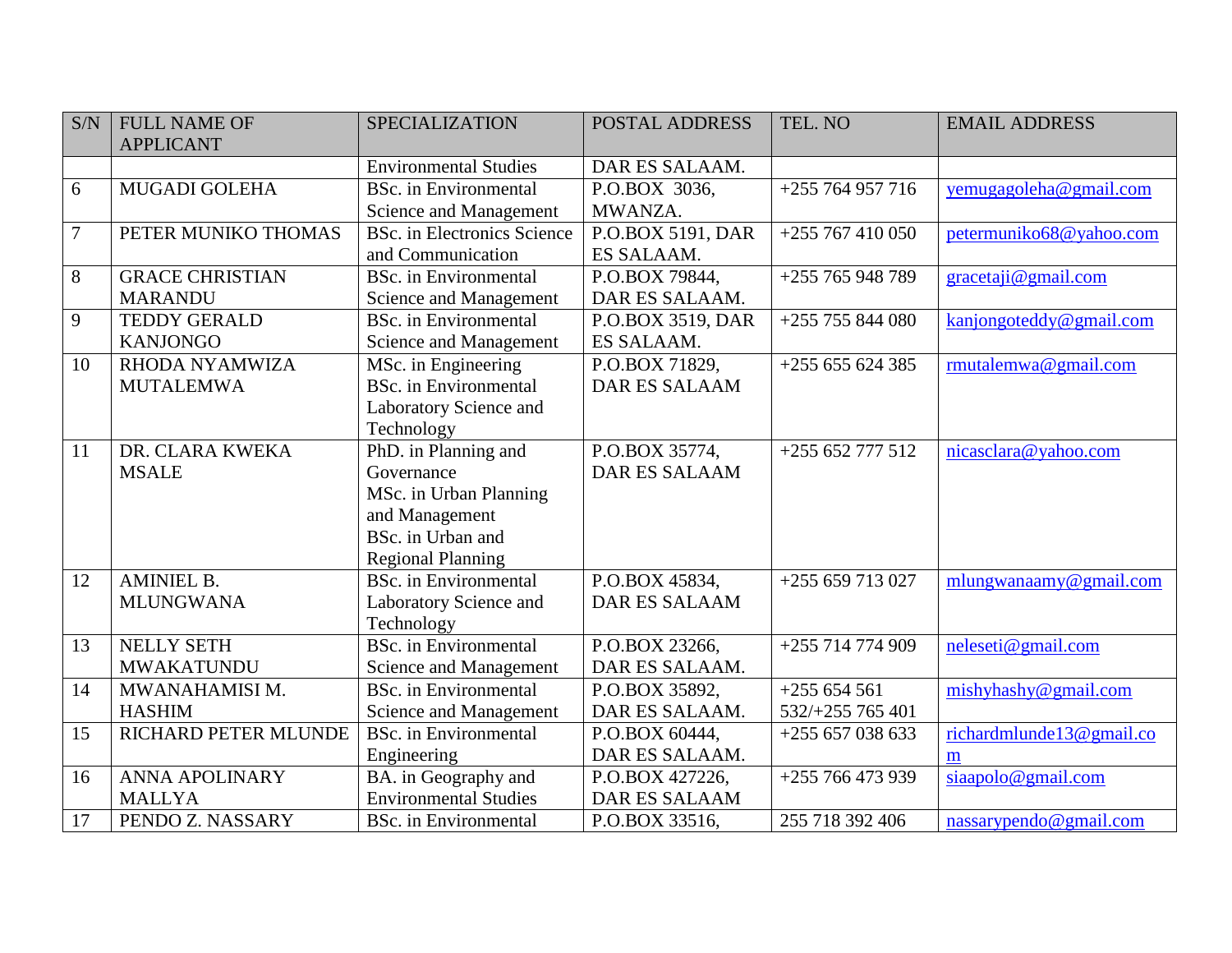| S/N | <b>FULL NAME OF</b>        | <b>SPECIALIZATION</b>        | <b>POSTAL ADDRESS</b>     | TEL. NO            | <b>EMAIL ADDRESS</b>         |
|-----|----------------------------|------------------------------|---------------------------|--------------------|------------------------------|
|     | <b>APPLICANT</b>           |                              |                           |                    |                              |
|     |                            | Engineering                  | <b>DAR ES SALAAM</b>      |                    |                              |
| 18  | JOHN PETER KACHEMA         | BA. in Geography and         | P.O.BOX 100182,           | $+255768758$       | peterjohn558@yahoo.com       |
|     |                            | <b>Environmental Studies</b> | DAR ES SALAAM.            | 768/+255 719 777   |                              |
| 19  | <b>AMANI SHABANI</b>       | <b>BSc.</b> in Environmental | P.O.BOX 1857,             | 0712-732171        | shabaniamani@gmail.com       |
|     | <b>KYANGO</b>              | Science and Management       | DODOMA,                   |                    |                              |
| 20  | <b>PAGU JULIUS</b>         | MSc. in Fisheries and        | Marine Park and           | 0786-604434        | juliuspagu@gmail.com         |
|     |                            | Aquaculture                  | <b>Reserve Unit</b>       |                    |                              |
|     |                            | BSc. in Fisheries and        | P.O.BOX 7565, DAR         |                    |                              |
|     |                            | Aquaculture                  | <b>ES SALAAM</b>          |                    |                              |
| 21  | DR. INNOCENT JOSEPH        | PhD. Environmental           | <b>Institute of Rural</b> | 0627989710         | Innocent.zilihona@irdp.ac.tz |
|     | <b>ENOS ZILIHONA</b>       | Management                   | Development               |                    |                              |
|     |                            | MSc. in Environmental        | Planning                  |                    |                              |
|     |                            | <b>Biology</b>               | P.O Box 138,              |                    |                              |
|     |                            | <b>BSc.</b> in Forestry      | <b>DODOMA</b>             |                    |                              |
| 22  | <b>ROBERT R DAUDI</b>      | <b>BSc.</b> in Environmental | P.O.BOX                   | 0656-267003        | Robertdaudi@gmail.com        |
|     |                            | Science and Management       | 2031MAGU-                 |                    |                              |
|     |                            |                              | <b>MWANZA</b>             |                    |                              |
| 23  | <b>EMMANUEL S. MOGENGE</b> | <b>BA</b> , in Environmental | P.O. BOX 6048             | 0622-626365        | Emogenges 58@ gmail.com      |
|     |                            | Disaster Management          | <b>MWANZA</b>             |                    |                              |
| 24  | <b>WILSON FRANK MAANGA</b> | MSc. in Climate Change       | P.O. BOX 3134             | 0785-856200 & 27   | Wilson.maanga@tanzaniapar    |
|     |                            | BSc. in Wildlife             | <b>ARUSHA</b>             | 29700404           | ks.gov.tz                    |
|     |                            | Management                   |                           |                    |                              |
| 25  | <b>CLEMENTINA JOSEPH</b>   | MA, in Environmental         | P.O.BOX 1249,             | $+255656396226$    | clementinasimplisi@gmail.c   |
|     | <b>SIMPLISI</b>            | Planning and Management      | <b>DODOMA</b>             |                    | om                           |
|     |                            | <b>BA.</b> in Environmental  |                           |                    |                              |
|     |                            | Planning and Management      |                           |                    |                              |
| 26  | <b>EDITH WILLIAM</b>       | <b>BSc.</b> with Geology     | P.O.BOX 63154,            | 0754 928486        | dithmakungu@gmail.com        |
|     | <b>MAKUNGU</b>             |                              | <b>DAR ES SALAAM</b>      |                    |                              |
| 27  | ENG. BENJAMIN J.           | MSc. in Environmental        | P.O.BOX 63154 DAR         | $+255$ 754 366 968 | mchwampakajoel@gmail.co      |
|     | <b>MCHWAMPAKA</b>          | <b>Studies</b>               | <b>ES SALAAM</b>          |                    | $\underline{\mathbf{m}}$     |
|     |                            | BSc. in Mining               |                           |                    |                              |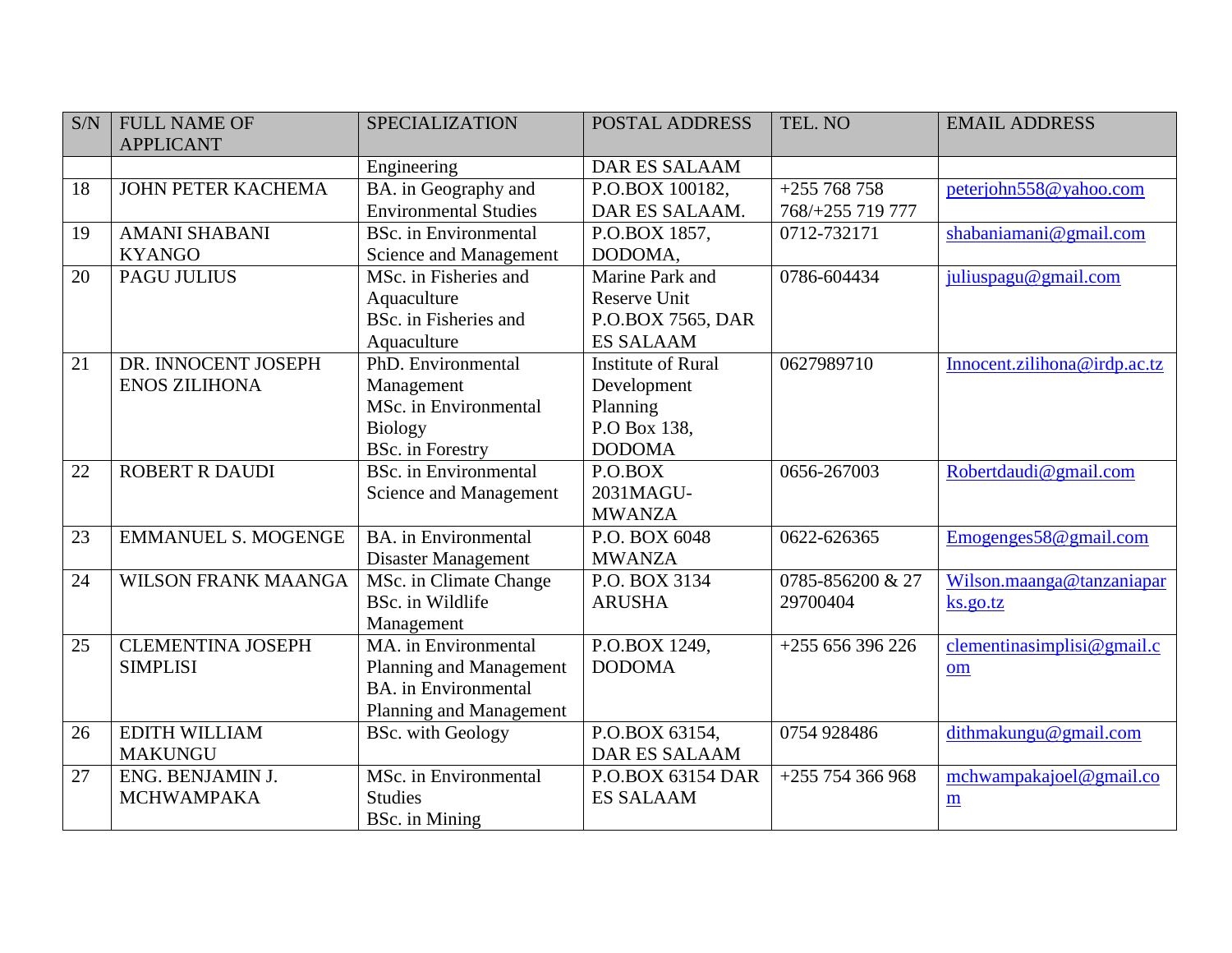| S/N | <b>FULL NAME OF</b>          | <b>SPECIALIZATION</b>           | <b>POSTAL ADDRESS</b>    | TEL. NO              | <b>EMAIL ADDRESS</b>     |
|-----|------------------------------|---------------------------------|--------------------------|----------------------|--------------------------|
|     | <b>APPLICANT</b>             |                                 |                          |                      |                          |
|     |                              | Engineering                     |                          |                      |                          |
| 28  | <b>BEATRICE SIMON MOSHI</b>  | <b>MA.</b> in Natural Resources | P.O.BOX 2637,            | 752<br>$+255$<br>229 | simonbeatrice85@yahoo.co |
|     |                              | Management                      | <b>DODOMA</b>            | 904/+255 672 796     | m                        |
|     |                              | BSs. in Wildlife                |                          | 298                  |                          |
|     |                              | Management                      |                          |                      |                          |
| 29  | KELVIN ARTHUR.               | <b>BSc</b> in Environmental     | P.O.BOX 1699,            | +255 716 117 458     | arthur92.ka@gmail.com    |
|     | MANG'ENYA                    | Science and Management          | ARUSHA.                  |                      |                          |
| 30  | LUCY JACOB SALLA             | BA in Geography and             | P.O.BOX 12145,           | +255 742 434 875     | sallalucy19@gmail.com    |
|     |                              | <b>Environmental Studies</b>    | <b>DAR ES SALAAM</b>     |                      |                          |
| 31  | FREDY LISTER MARO            | MA in Development               | P.O.BOX 395,             | +255 713 803084      | fredymaro@yahoo.com      |
|     |                              | studies                         | DODOMA.                  |                      |                          |
|     |                              | & MSc Environmental             |                          |                      |                          |
|     |                              | science management              |                          |                      |                          |
| 32  | <b>GILBERT GRID KIBANDA</b>  | <b>BSc</b> in Environmental     | <b>P.O.BOX 22125 DAR</b> | $+255679972280/$     | gridkibanda@gmail.com    |
|     |                              | Laboratory Science and          | ES SALAAM.               | $+255622873412$      |                          |
|     |                              | Technology                      |                          |                      |                          |
| 33  | <b>HAPPINESS M. SOSPETER</b> | <b>BSc</b> in Chemistry         | P.O.BOX 31285,           | +255 752 851 738     | happinessdiana@gmail.com |
|     |                              |                                 | DAR ES SALAAM.           |                      |                          |
| 34  | PETER VICTOR MGENI           | <b>BSc</b> in Environmental     | P.O.BOX 34240,           | +255 783 993 138     | petermgeni@gmail.com     |
|     |                              | Engineering                     | DAR ES SALAAM.           |                      |                          |
| 35  | <b>KIVUMA SAIDI</b>          | <b>BSc</b> in Municipal and     | P.O.BOX 80977,           | $+255653924118$      | kivumasaidi5@gmail.com   |
|     |                              | <b>Industrial Services</b>      | DAR ES SALAAM.           |                      |                          |
|     |                              | Engineering                     |                          |                      |                          |
| 36  | <b>AKONDA EDSON</b>          | <b>BSc Environmental</b>        | P.O.BOX 11364,           | +255 753 287 799     | amwangunga@yahoo.com     |
|     | <b>MWANGUNGA</b>             | Science and Management          | DAR ES SALAAM.           |                      |                          |
| 37  | <b>SARA MALLE</b>            | <b>BSc</b> in Environmental     | P.O.BOX 6048, DAR        | +255 757 970 052     | saramalle82@gmail.com    |
|     |                              | Science and Management          | ES SALAAM.               |                      |                          |
| 38  | <b>MAXMILIAN</b>             | <b>BSc in Land Management</b>   | P.O.BOX 18000,           | +255 713 437 415     | mahangila@yahoo.com      |
|     | <b>MAHANGILA</b>             | and Valuation                   | DAR ES SALAAM.           |                      |                          |
| 39  | LINUS W. MATERU              | MSc Engineering Water           | P.O.BOX 5592, DAR        | +255 713 337 991     | linusmateru@yahoo.com    |
|     |                              | and Waste Engineering           | ES SALAAM.               |                      |                          |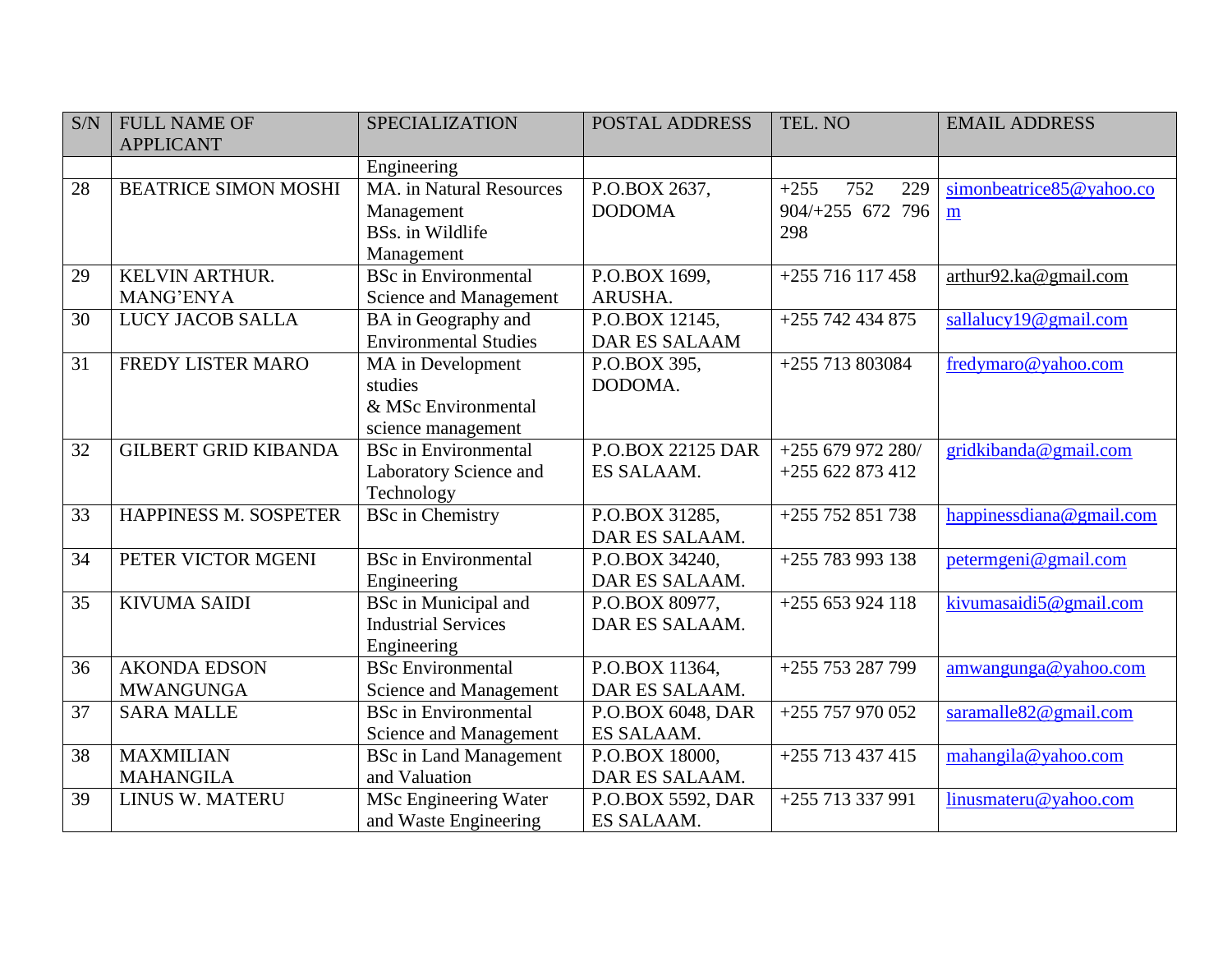| S/N | <b>FULL NAME OF</b>         | <b>SPECIALIZATION</b>          | <b>POSTAL ADDRESS</b> | TEL. NO            | <b>EMAIL ADDRESS</b>                |
|-----|-----------------------------|--------------------------------|-----------------------|--------------------|-------------------------------------|
|     | <b>APPLICANT</b>            |                                |                       |                    |                                     |
|     |                             |                                |                       |                    |                                     |
| 40  | SOSPETER JOSEPH ISAYA       | <b>BSc</b> in Environmental    | P.O.BOX 1683, DAR     | $+255783931501$    | sospeterjay@gmail.com               |
|     |                             | Engineering                    | ES SALAAM.            |                    |                                     |
| 41  | <b>BARNABAS FERDINAND</b>   | MSc. Community                 | P.O.BOX 62584,        | $+255$ 754 491 347 | barnabasjachi@gmail.com             |
|     | <b>JACHI</b>                | <b>Economic Development</b>    | <b>DAR ES SALAAM</b>  |                    |                                     |
| 42  | <b>ROY BROWN NAMGERA</b>    | <b>BSc</b> with Geology and    | P.O.BOX 33516,        | +255 717 251 000   | roynamgera@gmail.com                |
|     |                             | Master of Economic             | DAR ES SALAAM.        |                    |                                     |
|     |                             | Geology                        |                       |                    |                                     |
| 43  | MARTHA M. NIKODEMUS         | <b>BSc</b> in Environmental    | P.O.BOX 5035, DAR     | $+255743287$       | marthammassy@gmail.com              |
|     |                             | Science and Management         | <b>ES SALAAM</b>      | 465/+255 672 233   |                                     |
|     |                             |                                |                       | 078                |                                     |
| 44  | <b>WENCESLAUS</b>           | <b>MA</b> in Natural Resources | P.O.BOX 35091,        | $+255784709732$    | $\frac{mutyamasw2016@gmail.co}{dt}$ |
|     | <b>SYLVESTER MUTYAMA</b>    | Assessment and                 | DAR ES SALAAM.        |                    | $\underline{\mathbf{m}}$            |
|     |                             | Management                     |                       |                    |                                     |
| 45  | <b>ESTHER PRAYGOD</b>       | <b>BA</b> in Environmental     | P.O.BOX 25333,        | $+255767413628$    | estherpraygod@gmail.com             |
|     |                             | Planning and Management        | DODOMA.               |                    |                                     |
| 46  | <b>GERALD XEERANG'W</b>     | BA in Geography and            | P.O.BOX 15070         | 0758-986543        | geraaldshirra@gmail.com             |
|     | <b>GISIPUT</b>              | <b>Environmental Studies</b>   | <b>ARUSHA</b>         |                    |                                     |
| 47  | <b>JACKLINE JACOB RINGO</b> | <b>MA</b> in Environmental     | P.O. BOX 138,         | 0755-045080        | ringojackline@gmail.com             |
|     |                             | <b>Planning and Management</b> | <b>DODOMA</b>         |                    |                                     |
| 48  | <b>LADISLAUS</b>            | <b>BA</b> Environmental        | P.O. BOX 41, NZEGA    | $0769 - 731540$    | ladimageni@gmail.com                |
|     | <b>SWEETBERTH MAGENI</b>    | Planning and Management        |                       |                    |                                     |
| 49  | <b>JACKSON C. NGOWI</b>     | MSc in<br>Environmental        | P.O. BOX 2324         | 0654290091         | jacksngowi@gmail.com                |
|     |                             | <b>Studies</b>                 | KILOLO, IRINGA        |                    |                                     |
| 50  | <b>SOSPETER GODBLESS</b>    | <b>BA</b> Environmental        | P.O. BOX 233          | 0767-320476        | sospetermaya@gmail.com              |
|     | <b>MAYA</b>                 | <b>Planning and Management</b> | <b>DODOMA</b>         |                    |                                     |
|     |                             | and MA in Environmental        |                       |                    |                                     |
|     |                             | Planning and Management        |                       |                    |                                     |
| 51  | <b>MAJAHA MALONGO</b>       | <b>BSc</b> in Environmental    | P.O. BOX 138          | 0769-446786        | majahamalongo@gmail.com             |
|     |                             | Planning and Management        | <b>DODOMA</b>         |                    |                                     |
| 52  | FAITH COSPETIN MOSHI        | BA in Geography and            | P.O.BOX 1249          | 0762270874         | Faithmoshi25@gmail.com              |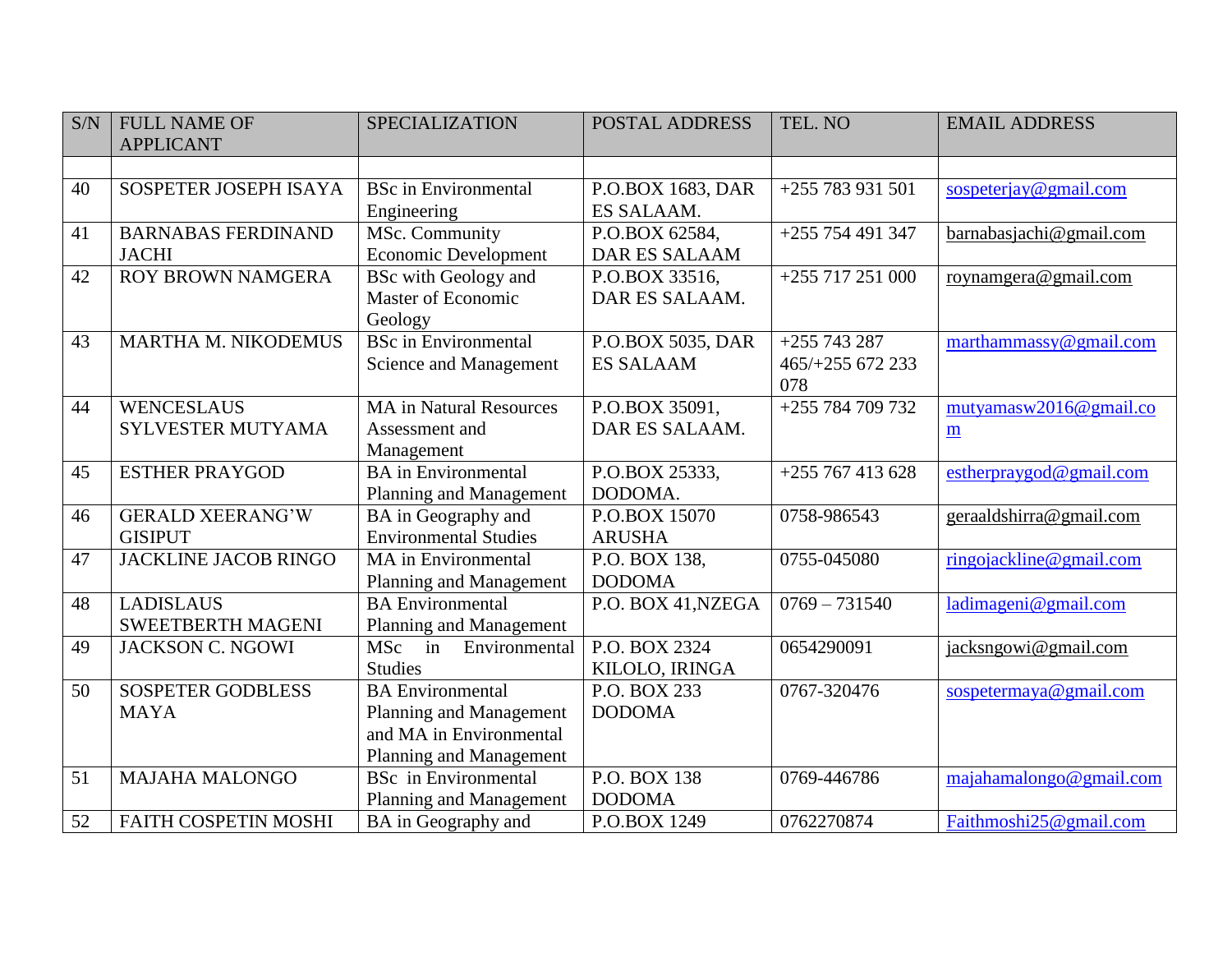| S/N             | <b>FULL NAME OF</b><br><b>APPLICANT</b>    | <b>SPECIALIZATION</b>                                                                                                       | <b>POSTAL ADDRESS</b>                                                                                               | TEL. NO                                 | <b>EMAIL ADDRESS</b>                           |
|-----------------|--------------------------------------------|-----------------------------------------------------------------------------------------------------------------------------|---------------------------------------------------------------------------------------------------------------------|-----------------------------------------|------------------------------------------------|
|                 |                                            | <b>Environmental Studies</b>                                                                                                | <b>DODOMA</b>                                                                                                       |                                         |                                                |
| 53              | <b>IRENE RICHARD KYANDO</b>                | <b>BSc</b> in Environmental<br>Science and Management                                                                       | P.O. BOX 305,<br><b>MPWAPWA</b><br><b>DODOMA</b>                                                                    | 0762-956161                             | Irene90kyando@gmail.com                        |
| 54              | SENGATI KADILANHA                          | <b>MSc in Natural Resources</b><br>Assessment and<br>Management &<br><b>BSc in Chemistry Minor in</b><br>Botany and Zoology | P.O. BOX 943,<br><b>BUTIAMA MARA</b>                                                                                | 0787-577038                             | sengatik@yahoo.com                             |
| 55              | <b>JANETH FAHAMUEL</b><br><b>NKURWA</b>    | BA in Geography and<br><b>Environmental Studies</b>                                                                         | P. O.BOX 13585,<br>DAR ES SALAAM.                                                                                   | $+255765126$<br>627/+255 719 480<br>554 | janethnkurwa@gmail.com                         |
| 56              | <b>JOYCE ABRAHAM</b><br><b>KASEBELE</b>    | <b>BSc.</b> in Environmental<br>Science and Management                                                                      | <b>P.O.BOX 18000 DAR</b><br>ES SALAAM.                                                                              | $+255716647675$                         | jkasebele@gmail.com                            |
| 57              | NYANDARO MTEKI                             | PhD in Environmental and<br><b>Social Studies</b>                                                                           | P.O.BOX 35670<br><b>DAR ES SALAAM</b>                                                                               | $+81-3-5276-3930$                       | a9079@n-koei.co.jp<br>/nyandaromteki@gmail.com |
| $\overline{58}$ | <b>KELVIN THOMAS</b>                       | BSc in Bio Processing $\&$<br>Post Harvesting<br>Engineering                                                                | P.O.BOX 6840,<br><b>MWANZA</b>                                                                                      | $+255763985119$                         | kelvintoma2015@gmail.com                       |
| 59              | <b>LINDA MELKIOR</b>                       | <b>BSc.</b> in Environmental<br>Science and Management                                                                      | P.O.BOX 9670, DAR<br><b>ES SALAAM</b>                                                                               | $+255755208142$                         | lindakavishe@gmail.com                         |
| 60              | <b>DEODATHA FIDELIS</b><br><b>AGRICOLA</b> | BSc. in Environmental<br>Science and Management                                                                             | P.O.BOX 99229,<br>DAR ES SALAAM.                                                                                    | $+255783253$<br>848/+255 767 933<br>449 | deodath1990@gmail.com                          |
| 61              | <b>GODLISTEN MOSSES</b><br><b>MBISE</b>    | BA in Geography and<br><b>Environmental Studies</b>                                                                         | P.O.BOX 842<br><b>ARUSHA</b>                                                                                        | 0766-735420                             | Godlistenmbise120@gmail.c<br>om                |
| 62              | UPENDO ELIAKUNDA<br><b>KIMARO</b>          | BA in Geography and<br><b>Environmental Studies</b>                                                                         | C/O DR. AMOS<br><b>JAMES IBRAHIM</b><br><b>INSTITUTE OF TAX</b><br><b>ADMINISTRATION</b><br><b>P.O.BOX 9321 DAR</b> | 0758-209287                             | Upendokimaro8@gmail.com                        |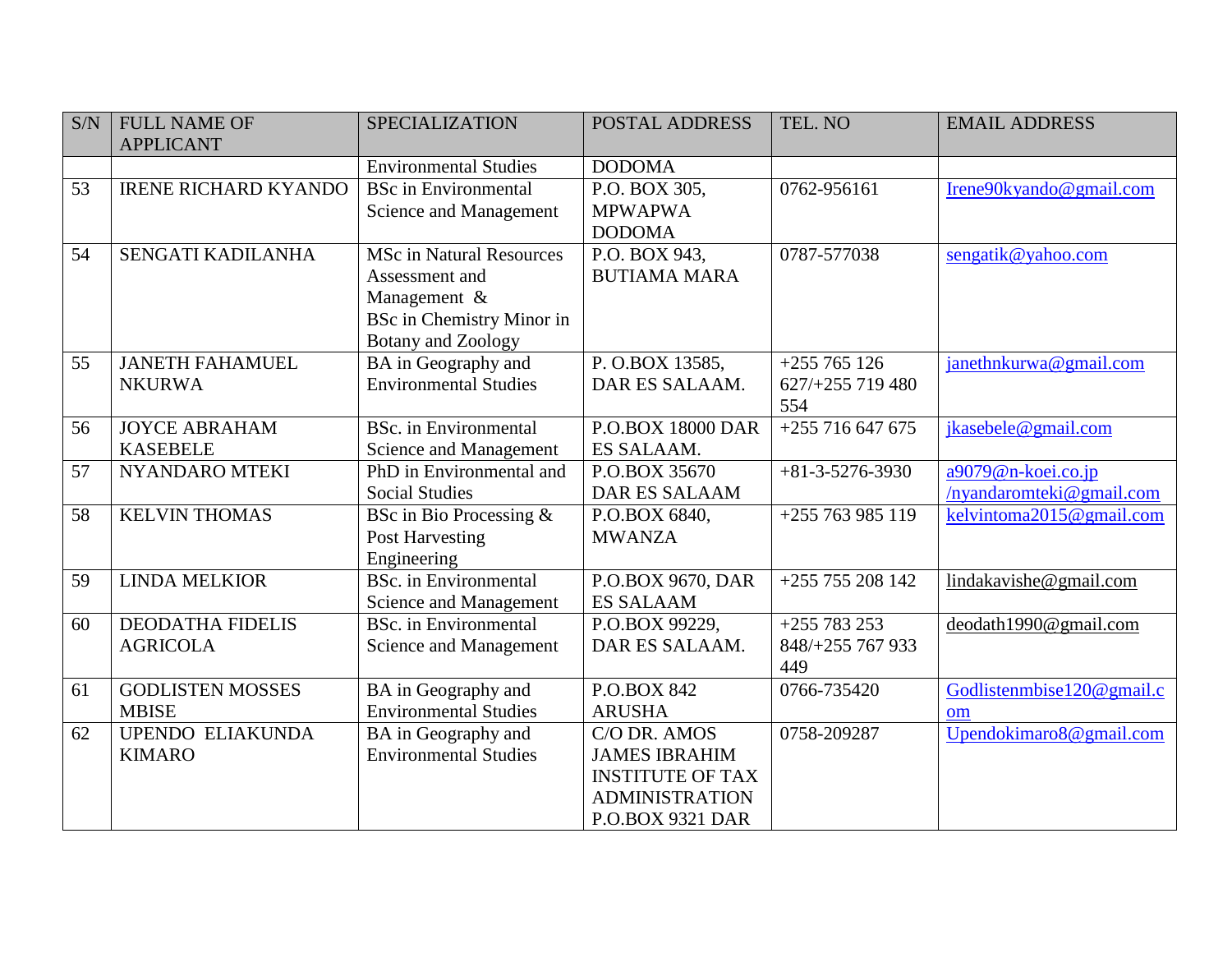| S/N | <b>FULL NAME OF</b> | <b>SPECIALIZATION</b> | <b>POSTAL ADDRESS</b> | TEL. NO | <b>EMAIL ADDRESS</b> |
|-----|---------------------|-----------------------|-----------------------|---------|----------------------|
|     | <b>APPLICANT</b>    |                       |                       |         |                      |
|     |                     |                       | <b>ES SALAAM</b>      |         |                      |

### **II. INDIVIDUAL PERSONS CERTIFIED AND REGISTERED AS ENVIRONMENTAL EXPERTS TO UNDERTAKE ENVIRONMENTAL AUDIT (EA)**

| S/N            | <b>FULL NAME OF</b>     | <b>SPECIALIZATION</b>           | POSTAL ADDRESS | TEL. NO            | <b>EMAIL ADDRESS</b>       |
|----------------|-------------------------|---------------------------------|----------------|--------------------|----------------------------|
|                | <b>APPLICANT</b>        |                                 |                |                    |                            |
| $\mathbf{1}$   | <b>BENEDICTOR LUCAS</b> | BA. in Geography and            | P.O.BOX 1699   | $+255743091863$    | benylucas7@gmail.com       |
|                |                         | <b>Environmental Studies</b>    | ARUSHA.        |                    |                            |
| $\overline{2}$ | DANIEL J. MAGANGA       | BA. in Geography and            | P.O.BOX 15070, | $+255$ 767 500 059 | magangadaniel174@gmail.com |
|                |                         | <b>Environmental Studies</b>    | ARUSHA.        |                    |                            |
| 3              | MOSSES NG'HOMANGO       | <b>BSc.</b> in Electrical       | P.O.BOX 35670, | $+255767869969$    | mngomango@yahoo.com        |
|                |                         | Engineering                     | DAR ES SALAAM. |                    |                            |
| $\overline{4}$ | <b>KELVIN THOMAS</b>    | BSc. in Bio Processing and      | P.O.BOX 6840,  | +255 763 985 119   | kelvintoma2015@gmail.com   |
|                |                         | <b>Post Harvest Engineering</b> | MWANZA.        |                    |                            |
| 5              | KAMARIYA MIKIDADI       | <b>BSc.</b> in Environmental    | P.O.BOX 36086, | $+255653577247$    | qamariyamohamed@gmail.com  |
|                | <b>MOHAMED</b>          | <b>Science and Management</b>   | DAR ES SALAAM. |                    |                            |
| 6              | DR. CLARA KWEKA         | PhD. in Planning and            | P.O.BOX 35774, | $+255652777512$    | nicasclara@yahoo.com       |
|                | <b>MSALE</b>            | Governance;                     | DAR ES SALAAM. |                    |                            |
|                |                         | MSc. in Urban Planning          |                |                    |                            |
|                |                         | and Management and              |                |                    |                            |
|                |                         | BSc. in Urban and               |                |                    |                            |
|                |                         | <b>Regional Planning</b>        |                |                    |                            |
| $\overline{7}$ | <b>EVERLYN ESTOMIAH</b> | MSc. in Environment and         | P.O.BOX 7740,  | $+255$ 714 185 758 | eveesto11@gmail.com        |
|                | <b>SWAI</b>             | <b>Natural Resource</b>         | MWANZA.        |                    |                            |
|                |                         | Economics                       |                |                    |                            |
|                |                         | BSc. in Wildlife                |                |                    |                            |
|                |                         | Management                      |                |                    |                            |
| 8              | DEOGRATIUS S. LYIMO     | BA. in Geography and            | P.O.BOX 2435,  | +255 657 497 929   | lyimo4deogratius@gmail.com |
|                |                         | <b>Environmental Studies</b>    | MBEYA.         |                    |                            |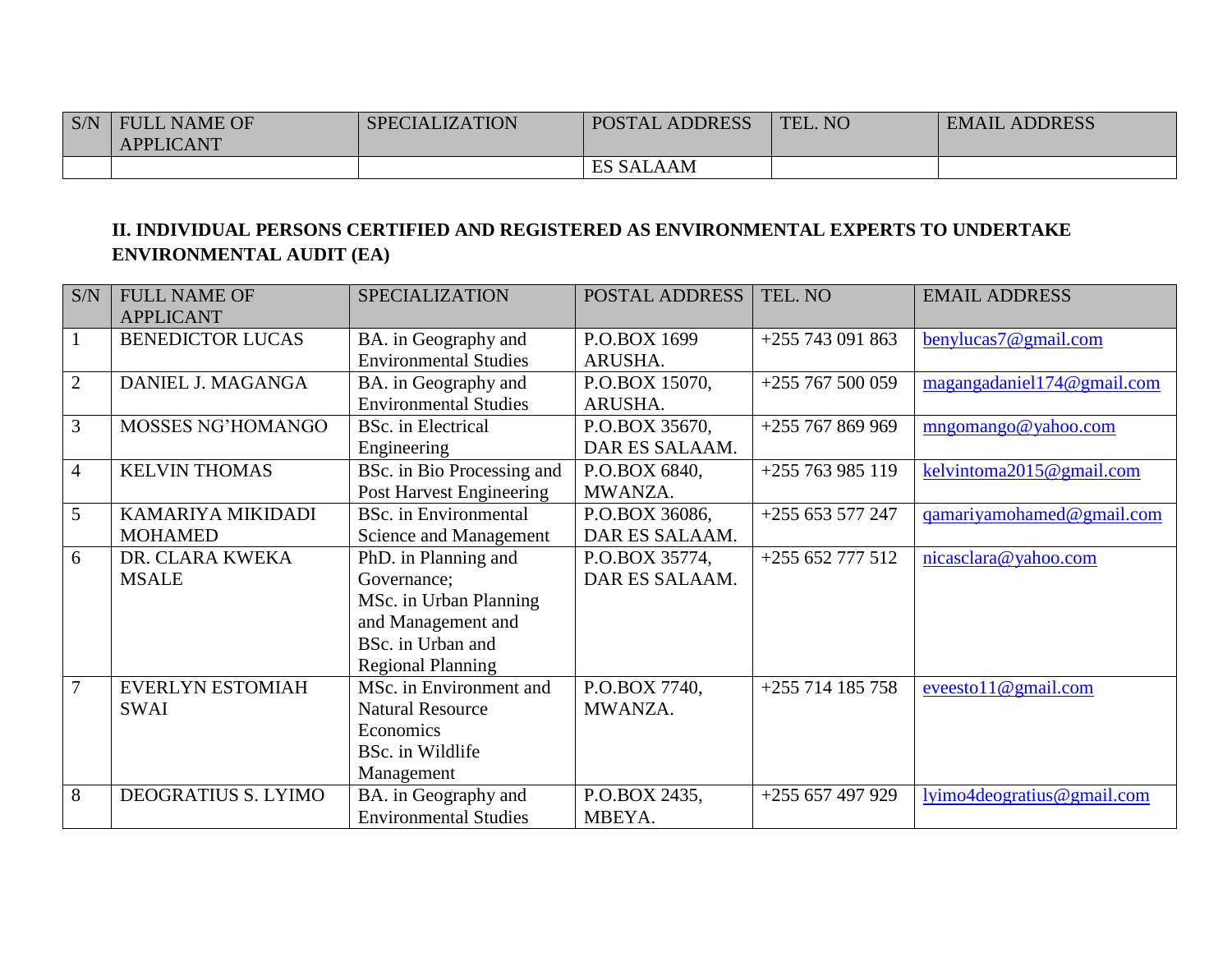| 9  | <b>INNOCENT GURANYWA</b> | <b>BSc.</b> in Environmental   | P.O.BOX 12519,            | $+255$ 759 547 070 | iguranywa@yahoo.com      |
|----|--------------------------|--------------------------------|---------------------------|--------------------|--------------------------|
|    |                          | Engineering                    | <b>DAR ES SALAAM</b>      |                    |                          |
| 10 | <b>RENATUS JOSEPH</b>    | BA. in Geography and           | P.O.BOX 42726,            | $+255764090718$    | godyfghati@gmail.com     |
|    |                          | <b>Environmental Studies</b>   | DAR ES SALAAM.            |                    |                          |
| 11 | <b>JAMES AMANI</b>       | BA. in Geography and           | P.O.BOX 491565,           | $+255766491565$    | ngakonda95@hotmail.com   |
|    | <b>NGAKONDA</b>          | <b>Environmental Studies</b>   | DAR ES SALAAM.            |                    |                          |
| 12 | PENDO Z. NASSARY         | <b>BSc.</b> in Environmental   | P.O.BOX 33516.            | +255 718 392 406   | nassarypendo@gmail.com   |
|    |                          | Engineering                    | DAR ES SALAAM.            |                    |                          |
| 13 | <b>THOBIAS SONDA</b>     | MSc. in Environmental          | P.O. BOX 11774            | 0763-732967        | thobiassonda@yahoo.com   |
|    | <b>MATHEW</b>            | <b>Studies</b>                 | <b>DAR ES SALAAM</b>      |                    |                          |
|    |                          | <b>BSc.</b> Education Majoring |                           |                    |                          |
|    |                          | in Physics and Chemistry       |                           |                    |                          |
| 14 | REUBEN M. MAKALLA        | <b>BA.</b> in Environmental    | Air Port Road             | 0715-906699        | makallarm@gmail.com &    |
|    |                          | Disaster Management            | Plot no 8, Block F,       |                    | remacotanzania@gmail.com |
|    |                          |                                | Opp Rock city Mall,       |                    |                          |
|    |                          |                                | P.O. BOX 526,             |                    |                          |
|    |                          |                                | <b>MWANZA</b>             |                    |                          |
| 15 | <b>CHRISTOPHER</b>       | MA, in Environmental           | <b>Institute of Rural</b> | 0715-124320        | christmdoe@gmail.com     |
|    | NGWANYEMI MDOE           | Planning and Management        | Development               |                    |                          |
|    |                          | <b>BA.</b> in Environmental    | Planning                  |                    |                          |
|    |                          | Planning and Management        | P.O. BOX 11957            |                    |                          |
|    |                          |                                | MWANZA-                   |                    |                          |
|    |                          |                                | <b>TANZANIA</b>           |                    |                          |
| 16 | ROBERT R. DAUDI          | <b>BSc.</b> in Environmental   | P.O. BOX 2031             | 0656-267003        | Robertdaudi@gmail.com    |
|    |                          | Science and Management         | <b>MAGU-MWANZA</b>        |                    |                          |
| 17 | <b>MARCO MCHOME</b>      | MSc. in Environmental          | Kimara Temboni,           | 0787-695219        | mchomem@yahoo.com        |
|    |                          | <b>Impact Assessment</b>       | Temboni B Street,         |                    |                          |
|    |                          | BA. in Geography and           | Shina No 02               |                    |                          |
|    |                          | <b>Environmental Studies</b>   | P.O.Box 13033 DAR         |                    |                          |
|    |                          |                                | <b>ES SALAAM</b>          |                    |                          |
| 18 | <b>CHRISTINA REUBEN</b>  | <b>BSc.</b> in Environmental   | P.O. BOX 124,             | 0689-067867        | Reuchristina1@yahoo.com  |
|    | <b>BUSENGHWA</b>         | Science and Management         | <b>MWANZA</b>             |                    |                          |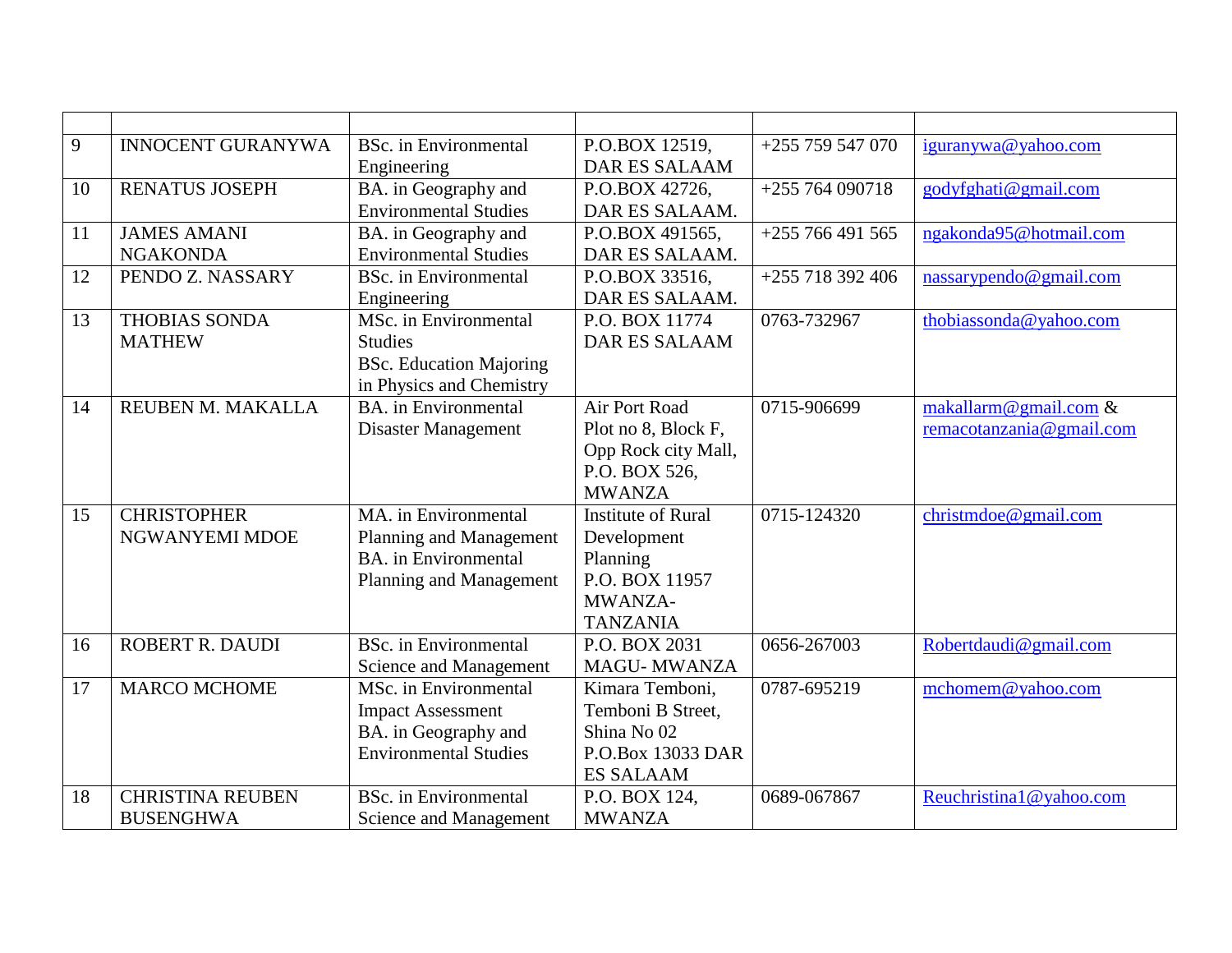| 19 | <b>GODFREY NARTUS</b><br><b>MWITA</b> | <b>BSc.</b> in Forestry                                                    | P.O.BOX 2006<br><b>IRINGA</b> | 0784-894256      | godmwita@gmail.com         |
|----|---------------------------------------|----------------------------------------------------------------------------|-------------------------------|------------------|----------------------------|
| 20 | <b>SOSPETER GODBLESS</b>              | <b>BA.</b> in Environmental                                                | P.O. BOX 233                  | 0767-320476      | sospetermaya@gmail.com     |
|    | <b>MAYA</b>                           | Planning and Management<br>MA. in Environmental<br>Planning and Management | <b>DODOMA</b>                 |                  |                            |
| 21 | <b>HAMZA RAJABU</b>                   | BSc. in Municipal and                                                      | P.O.BOX 72765.                | +255 713 788 282 | hamzarajabu36@gmail.com    |
|    |                                       | <b>Industrial Services</b>                                                 | <b>DAR ES SALAAM</b>          |                  |                            |
|    |                                       | Engineering                                                                |                               |                  |                            |
| 22 | <b>EMMANUEL STEPHEN</b>               | BA. in Geography and                                                       | P.O.BOX 72834,                | $+255785915599$  | bundama $14@$ gmail.com    |
|    | <b>BUNDALA</b>                        | <b>Environmental Studies</b>                                               | DAR ES SALAAM.                |                  |                            |
| 23 | <b>ELIUDI GRANTON</b>                 | BSc. in Municipal and                                                      | P.O.BOX 4604,                 | $+255759612$     | mwambopeeliudi85@gmail.com |
|    | <b>MWAMBOPE</b>                       | <b>Industrial Services</b>                                                 | MBEYA.                        | 743/+255 676 612 |                            |
|    |                                       | Engineering                                                                |                               | 743              |                            |
| 24 | <b>ROY BROWN NAMGERA</b>              | MSc Economic Geology &                                                     | P.O.BOX 33516,                | $+255717251000$  | roynamgera@gmail.com       |
|    |                                       | MSc. in Natural Resource                                                   | DAR ES SALAAM.                |                  |                            |
|    |                                       | Assessment &                                                               |                               |                  |                            |
|    |                                       | Management                                                                 |                               |                  |                            |
| 25 | <b>WENCESLAUS</b>                     | <b>MA</b> in Natural Resources                                             | P.O.BOX 35091.                | +255 784 709 732 | mutyamasw2016@gmail.com    |
|    | <b>SYLVESTER MUTYAMA</b>              | Assessment and                                                             | DAR ES SALAAM.                |                  |                            |
|    |                                       | Management                                                                 |                               |                  |                            |
| 26 | <b>CANUTE BENEDICT</b>                | <b>BSc.</b> in Environmental                                               | <b>Institute of Rural</b>     | 0769-777715      | chy and ye@irdp.ac.tz      |
|    | <b>HYANDYE</b>                        | Science and Management                                                     | Development                   |                  |                            |
|    |                                       | & MSc of Engineering in                                                    | Planning                      |                  |                            |
|    |                                       | <b>Environmental Science</b>                                               | P.O Box 138,                  |                  |                            |
|    |                                       |                                                                            | <b>DODOMA</b>                 |                  |                            |
| 27 | <b>JUMA HUSSEIN</b>                   | <b>BSc.</b> in Environmental                                               | P.O. BOX 16221                | 0652060010       | kilongojj@gmail.com        |
|    | <b>KILONGO</b>                        | Science and Management                                                     | DAR ES SALAAM.                |                  |                            |
| 28 | <b>EDITH WILLIAM</b>                  | <b>BSc.</b> with Geology                                                   | P.O. Box 63154                | 0754 928486      | dithmakungu@gmail.com      |
|    | <b>MAKUNGU</b>                        |                                                                            | <b>DAR ES SALAAM</b>          |                  |                            |
| 29 | SENGATI KADILANHA                     | MSc. in Natural Resource                                                   | P.O. BOX 943,                 | 0787-577038      | sengatik@yahoo.com         |
|    |                                       | Assessment &                                                               | <b>BUTIAMA MARA</b>           |                  |                            |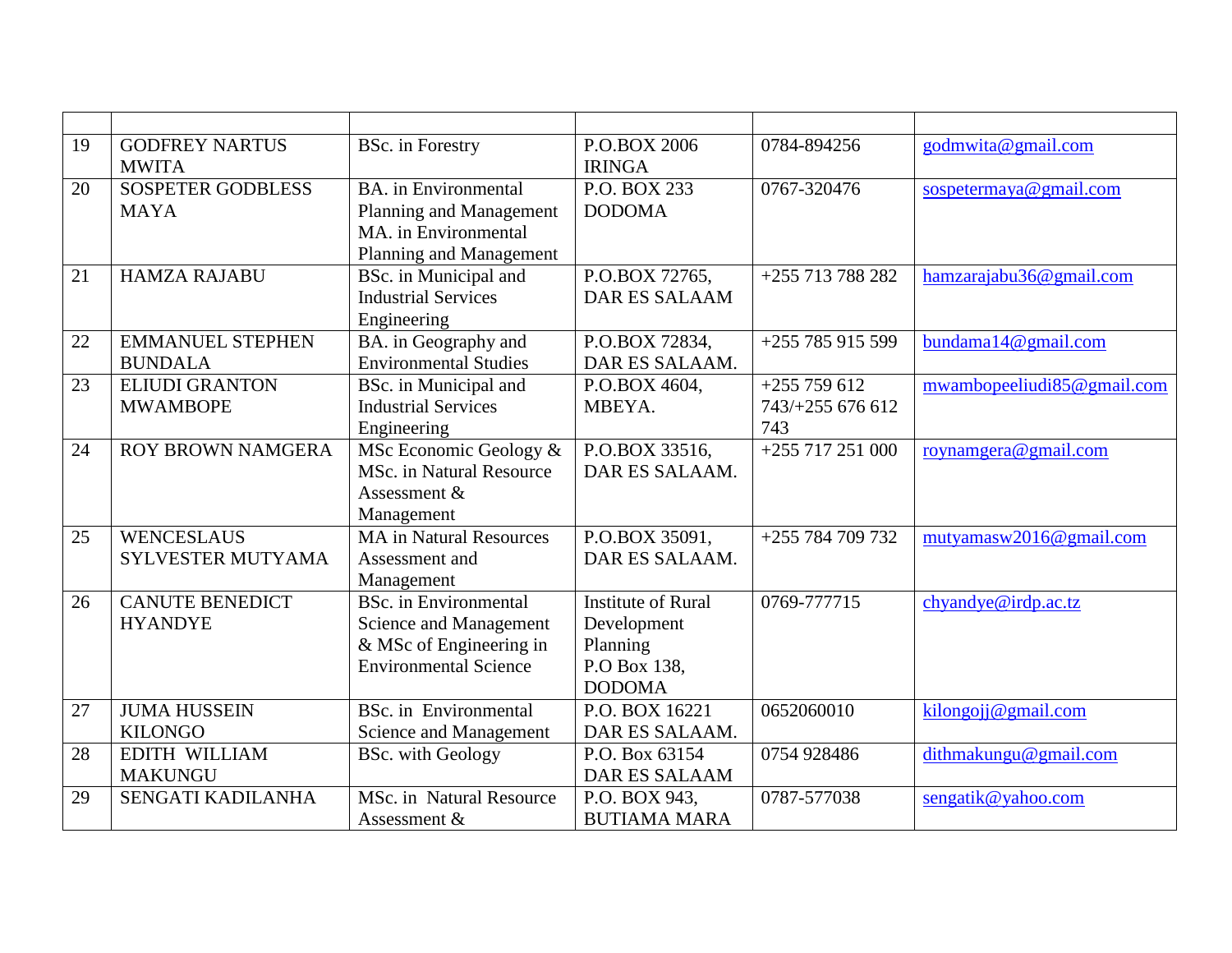|    |                     | Management                   |                      |                    |                          |
|----|---------------------|------------------------------|----------------------|--------------------|--------------------------|
| 30 | ENG. BENJAMIN J.    | MSc. in Environmental        | P.O. Box 63154       | 0754-366968        | mchwampakajoel@gmail.com |
|    | <b>MCHWAMPAKA</b>   | <b>Studies</b>               | <b>DAR ES SALAAM</b> |                    |                          |
|    |                     | BSc. in Mining               |                      |                    |                          |
|    |                     | Engineering                  |                      |                    |                          |
| 31 | MWANAHAMISI M.      | BSc. in Environmental        | P.O.BOX 35892,       | $+255654561$       | mishyhashy@gmail.com     |
|    | <b>HASHIM</b>       | Science and Management       | DAR ES SALAAM.       | 532/+255 765 401   |                          |
|    |                     |                              |                      | 634                |                          |
| 32 | <b>NEEMA KIJAZI</b> | <b>BSc.</b> in Environmental | P.O.BOX 35176,       | $+255$ 746 606 006 | kijazineema@yahoo.com    |
|    |                     | Engineering                  | <b>DAR ES SALAAM</b> |                    |                          |

## **III. LIST OF FIRMS THAT ARE CERTIFIED AND REGISTERED TO UNDERTAKE ENVIRONMENTAL IMPACT ASSESSMENT (EIA)**

| S/N             | <b>FULL NAME OF FIRM</b>           | <b>POSTAL ADDRESS</b>         | TEL NO.             | <b>EMAIL ADDRESS</b>          |
|-----------------|------------------------------------|-------------------------------|---------------------|-------------------------------|
|                 | <b>ECONAT Consultants Limited</b>  | P.O.BOX 35892, DAR ES SALAAM. | +255 739359 044     | econations ultant @ gmail.com |
| $\overline{2}$  | SIMCHO Consulting (T) LTD          | <b>KIMARA TEMBONI</b>         | 0754-271175         | simchoconsulting@gmail.com    |
|                 |                                    | P.O. BOX 13033 DAR ES SALAAM  |                     |                               |
| 3               | <b>ENVIRICH Consultant Limited</b> | P.O.BOX 2786, DAR ES SALAAM   | $+255$ 715 767 144  | Richard.mgambwa@gmail.com     |
| $\overline{4}$  | Alpha Business Management Company  | P.O.BOX 15284, DAR ES SALAAM. | $+255$ 712 523 315  | bernadetha@alphabm.com        |
|                 | Limited                            |                               |                     |                               |
| $5\overline{)}$ | RSK Environment (East Africa) Ltd  | P.O.BOX 3519, DAR ES SALAAM.  | $+255744212981$     | nmwesigwa@rsk.co.uk           |
|                 |                                    |                               |                     | www.rskgroup.com              |
| 6               | CRM Land Consult (T) Limited       | P.O.BOX 35774, DAR ES SALAAM. | $+255$ 747 844 246  | crmlandconsult@gmail.com      |
| 7               | <b>JAVALI</b> Company Limited      | P.O.BOX 35176, DAR ES SALAAM. | $+255767359$        | javali.limited@gmail.com      |
|                 |                                    |                               | $044/+255655$       |                               |
|                 |                                    |                               | 359044              |                               |
| 8               | <b>WESH Consulting Limited</b>     | P.O.BOX 35478, DAR ES SALAAM. | +255 752 575 989    | weshconsultingltd@gmail.com   |
| 9               | <b>SIGNMARK Africa Co Limited</b>  | P.O. BOX 71341 Dar es Salaam  | 0719-604140         | signmarkafrica@gmail.com      |
| 10              | <b>KASUMO</b> Technologies Limited | P.O.BOX 77228, DAR ES SALAAM. | $+255$ 22 2667333 / | info@kasumo.co.tz             |
|                 |                                    |                               | 0718 769114         |                               |
| 11              | Shwekelela's Company Limited       | P.O.BOX 384, GEITA.           | $+255755637931$     | shwekelelap@yahoo.com         |